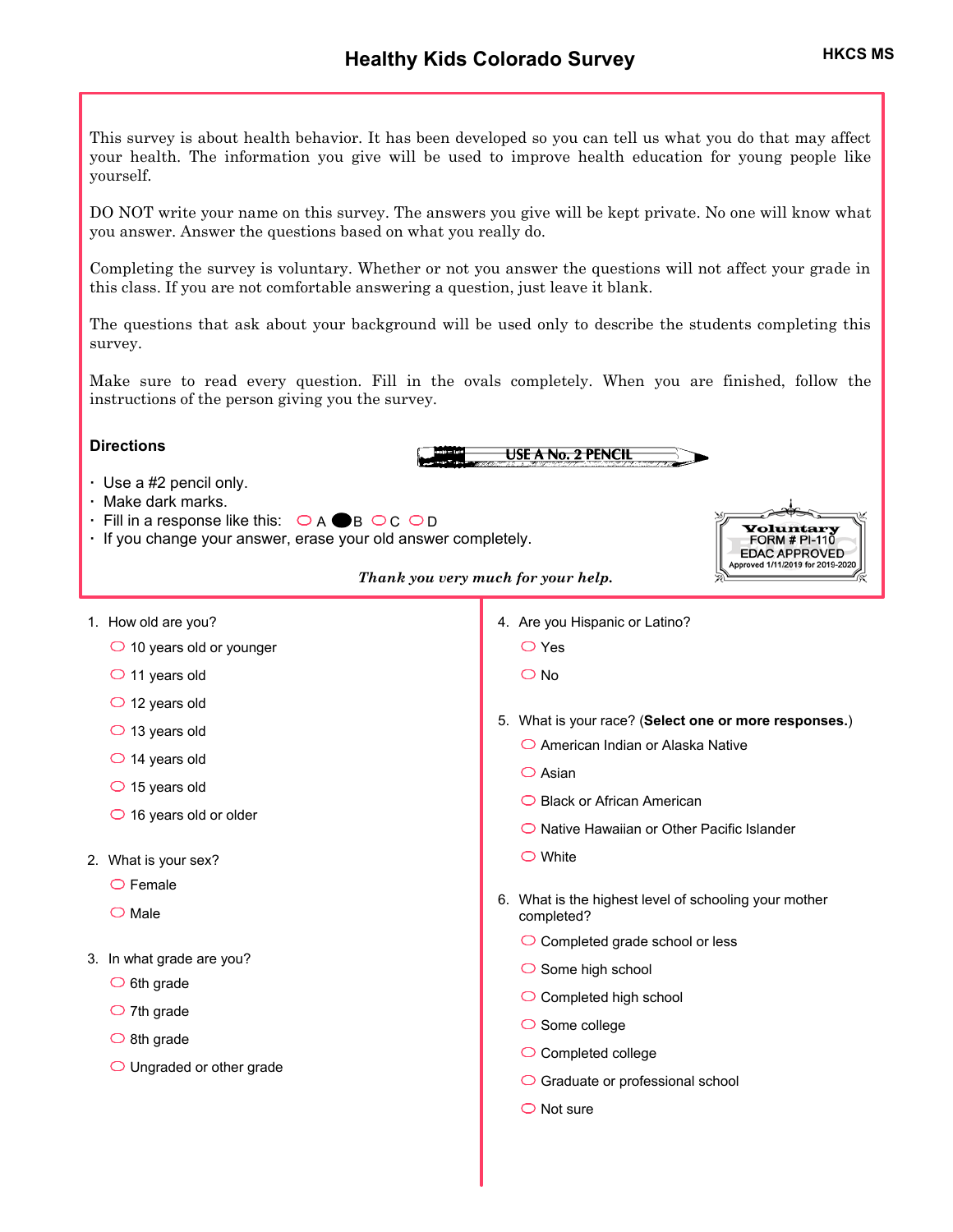#### **The next 3 questions ask about safety.**

- 7. **When you ride a bicycle**, how often do you wear a helmet?
	- $\bigcirc$  I do not ride a bicycle
	- $\bigcirc$  Never wear a helmet
	- $\bigcirc$  Rarely wear a helmet
	- $\bigcirc$  Sometimes wear a helmet
	- $\bigcirc$  Most of the time wear a helmet
	- $\bigcirc$  Always wear a helmet
- 8. How often do you wear a seat belt when **riding** in a car?
	- $\bigcirc$  Never
	- $\bigcirc$  Rarely
	- $\bigcirc$  Sometimes
	- $\bigcirc$  Most of the time
	- Always
- 9. Have you ever ridden in a car driven by someone who had been drinking alcohol?
	- O Yes
	- $\bigcirc$  No
	- $\bigcirc$  Not sure

#### **The next 3 questions ask about violence-related behaviors.**

- 10. Have you ever carried **a weapon,** such as a gun, knife, or club?
	- Yes
	- O No
- 11. Have you ever been in a physical fight?
	- Yes
	- $\overline{O}$  No
- 12. During the past 30 days, on how many days did you **not** go to school because you felt you would be unsafe at school or on your way to or from school?
	- $\bigcirc$  0 days
	- $\bigcirc$  1 day
	- $\bigcirc$  2 or 3 days
	- $\bigcirc$  4 or 5 days
	- $\bigcirc$  6 or more days

**The next 6 questions ask about bullying. Bullying is when one or more students tease, threaten, spread rumors about, hit, shove, or hurt another student over and over again. It is not bullying when two students of about the same strength or power argue or fight or tease each other in a friendly way.**

- 13. During the past 12 months, have you ever been bullied **on school property**?
	- Yes
	- $\bigcirc$  No
- 14. Where were you bullied on school property? (Select all that apply.)
	- $\bigcirc$  I have not been bullied on school property
	- $\bigcirc$  In a classroom
	- $\bigcirc$  In a hallway or stairwell
	- $\bigcirc$  In a bathroom or locker room
	- $\bigcirc$  In a cafeteria or lunch room
	- $\bigcirc$  On a bus or at a bus stop
	- $\bigcirc$  Outside on school property before school
	- $\bigcirc$  Outside on school property after school
	- $\bigcirc$  Outside on school property during lunch or break
	- $\bigcirc$  Somewhere else on school property
- 15. Have you ever been **electronically** bullied? (Count being bullied through texting, Instagram, Facebook, or other social media.)
	- Yes
	- O No
- 16. During the past 12 months, how has someone bullied you? (Select all that apply.)
	- $\bigcirc$  I have not been bullied in the past 12 months
	- $\bigcirc$  Made fun of you, called you names, or insulted you in a hurtful way
	- $\bigcirc$  Spread rumors about you or tried to make others not like you
	- $\bigcirc$  Threatened you
	- $\bigcirc$  Pushed, shoved, tripped, or spit on you
	- $\bigcirc$  Tried to make you do something you did not want to do (for example, give them money or other things)
	- $\bigcirc$  Did not include you in activities on purpose
	- O Destroyed your property on purpose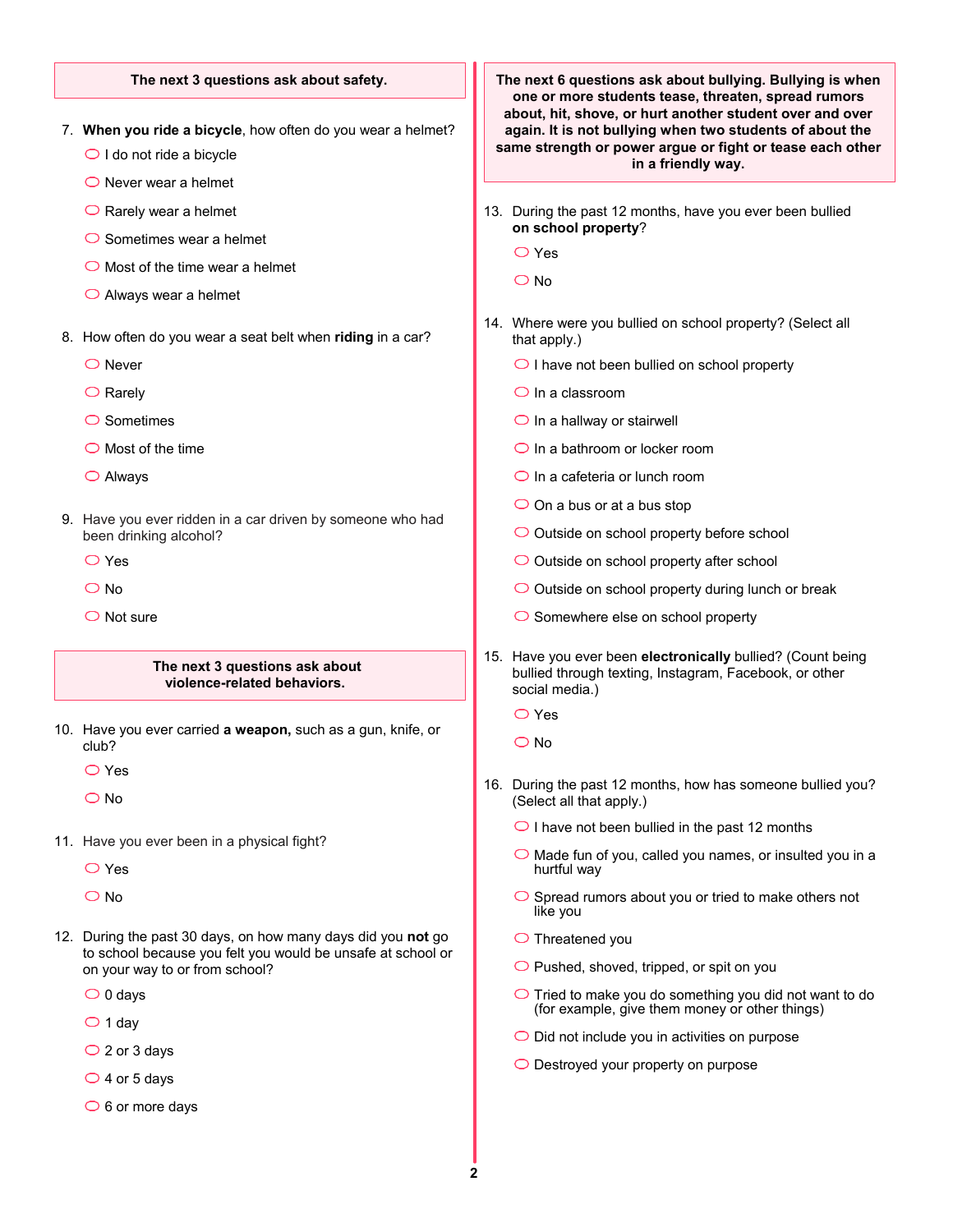| 17. During the past 12 months, have you ever been the victim of<br>teasing or name calling because someone thought you were<br>gay, lesbian, or bisexual?<br>$\bigcirc$ Yes |
|-----------------------------------------------------------------------------------------------------------------------------------------------------------------------------|
|                                                                                                                                                                             |

- 18. In the past 30 days, have you seen someone else being bullied on school property?
	- Yes
	- $\bigcirc$  No

**The next 4 questions ask about sad feelings and attempted suicide. Sometimes people feel so depressed about the future that they may consider attempting suicide or killing themselves.**

- 19. During the past 12 months, did you ever feel so sad or hopeless almost every day for **two weeks or more in a row** that you stopped doing some usual activities?
	- O Yes
	- O No
- 20. Have you ever **seriously** thought about killing yourself?
	- Yes
	- $\bigcirc$  No
- 21. Have you ever made a **plan** about how you would kill yourself?
	- O Yes
	- O No
- 22. Have you ever **tried** to kill yourself?
	- Yes
	- $\overline{O}$  No

#### **The next question asks about mental health.**

- 23. If you had a serious problem, do you know an adult in or out of school whom you could talk to or go to for help?
	- Yes
	- $\overline{O}$  No
	- $\bigcirc$  Not sure

#### **The next 7 questions ask about cigarette smoking.**

- O Yes 24. Have you ever tried cigarette smoking, even one or two puffs?
	- O No
- 25. How old were you when you smoked a whole cigarette for the first time?
	- $\bigcirc$  I have never smoked a whole cigarette
	- $\bigcirc$  8 years old or younger
	- $\bigcirc$  9 years old
	- $\bigcirc$  10 years old
	- $\bigcirc$  11 years old
	- $\bigcirc$  12 years old
	- $\bigcirc$  13 years old or older
- 26. During the past 30 days, on how many days did you smoke cigarettes?
	- $\bigcirc$  0 days
	- $\bigcirc$  1 or 2 days
	- $\bigcirc$  3 to 5 days
	- $\bigcirc$  6 to 9 days
	- $\bigcirc$  10 to 19 days
	- $\bigcirc$  20 to 29 days
	- $\bigcirc$  All 30 days
- 27. During the past 30 days, how did you **usually** get your own cigarettes? (Select only **one** response.)
	- $\bigcirc$  I did not smoke cigarettes during the past 30 days
	- $\bigcirc$  I bought them in a store such as a convenience store, supermarket, discount store, or gas station
	- $\bigcirc$  I got them on the Internet
	- $\bigcirc$  I gave someone else money to buy them for me
	- $\bigcirc$  I borrowed (or bummed) them from someone else
	- $\bigcirc$  A person who can legally buy cigarettes gave them to me
	- $\bigcirc$  I took them from a store or family member
	- $\bigcirc$  I got them some other way
- 28. If you wanted to get some cigarettes, how easy would it be for you to get some?
	- $\bigcirc$  Very hard
	- $\bigcirc$  Sort of hard
	- $\bigcirc$  Sort of easy
	- $\bigcirc$  Very easy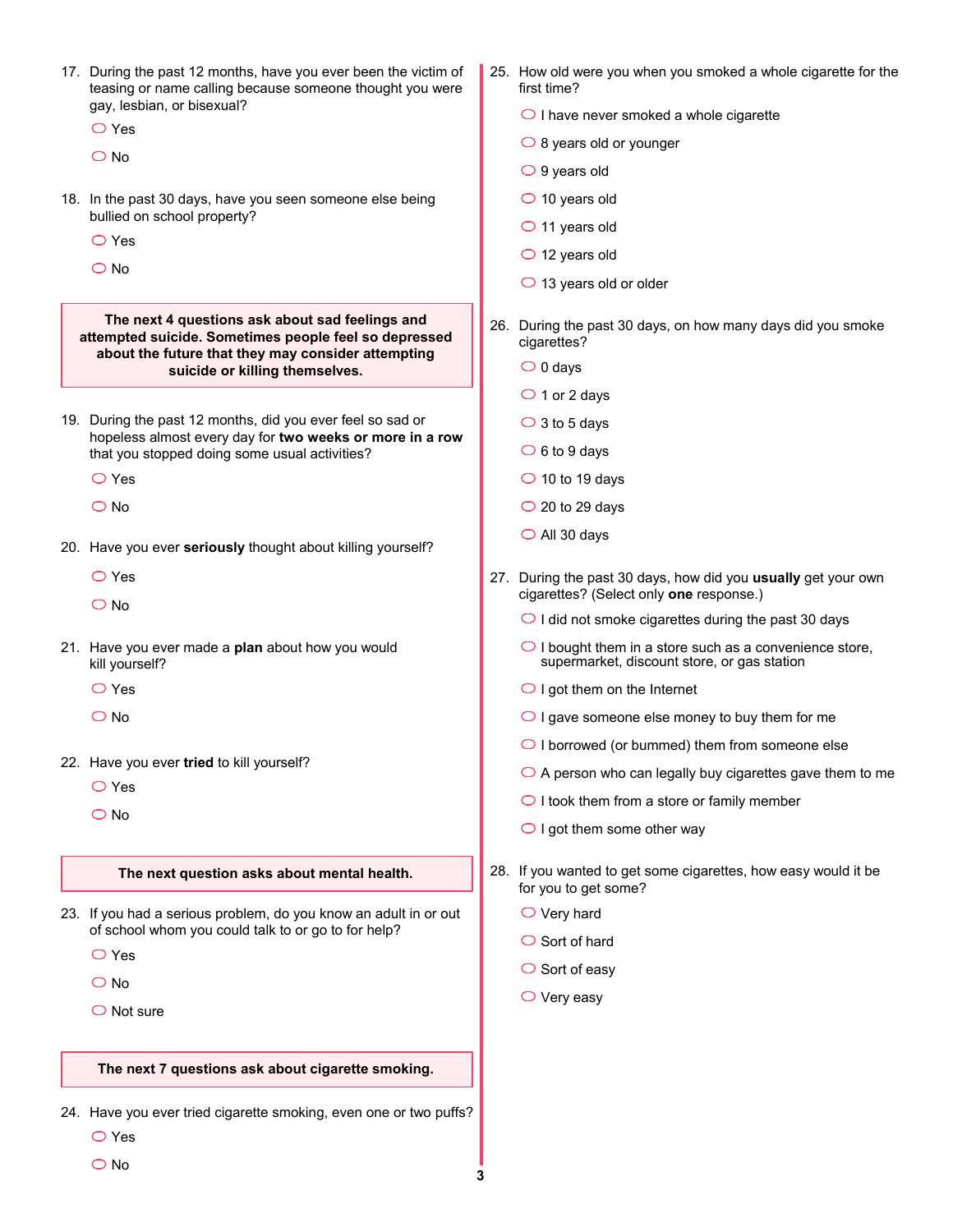| 29. How much do you think people risk harming themselves<br>(physically or in other ways) if they smoke one or more<br>packs of cigarettes per day? (Risk means the chance that                                  |  | 34. How wrong do you think it is for someone your age to use<br>electronic vapor products?<br>$\bigcirc$ Very wrong                                                                                                                                                      |
|------------------------------------------------------------------------------------------------------------------------------------------------------------------------------------------------------------------|--|--------------------------------------------------------------------------------------------------------------------------------------------------------------------------------------------------------------------------------------------------------------------------|
| something bad could happen.)<br>$\bigcirc$ No risk                                                                                                                                                               |  |                                                                                                                                                                                                                                                                          |
|                                                                                                                                                                                                                  |  | $\bigcirc$ Wrong                                                                                                                                                                                                                                                         |
| $\bigcirc$ Slight risk                                                                                                                                                                                           |  | $\bigcirc$ A little bit wrong                                                                                                                                                                                                                                            |
| $\bigcirc$ Moderate risk                                                                                                                                                                                         |  | $\bigcirc$ Not wrong at all                                                                                                                                                                                                                                              |
| $\bigcirc$ Great risk<br>30. How wrong do your parents or guardians feel it would be<br>for you to smoke cigarettes?<br>$\bigcirc$ Very wrong                                                                    |  | The next 8 questions ask about drinking alcohol. This<br>includes drinking beer, wine, wine coolers, and liquor<br>such as rum, gin, vodka, or whiskey. For these questions,<br>drinking alcohol does not include drinking a few sips of<br>wine for religious purposes. |
| $\bigcirc$ Wrong                                                                                                                                                                                                 |  |                                                                                                                                                                                                                                                                          |
| $\bigcirc$ A little bit wrong                                                                                                                                                                                    |  | 35. Have you ever had a drink of alcohol? (Do not count a<br>few sips)                                                                                                                                                                                                   |
| $\bigcirc$ Not wrong at all                                                                                                                                                                                      |  | $\bigcirc$ Yes                                                                                                                                                                                                                                                           |
|                                                                                                                                                                                                                  |  | $\bigcirc$ No                                                                                                                                                                                                                                                            |
| The next 4 questions ask about electronic vapor<br>products, such as JUUL, Vuse, MarkTen, and blu.<br>Electronic vapor products include e-cigarettes, vapes,<br>vape pens, e-cigars, e-hookahs, hookah pens, and |  | 36. How old were you when you had your first drink of alcohol<br>other than a few sips?                                                                                                                                                                                  |
| mods. Do not include marijuana.                                                                                                                                                                                  |  | $\bigcirc$ I have never had a drink of alcohol other than a few sips                                                                                                                                                                                                     |
| 31. Have you ever used an electronic vapor product?                                                                                                                                                              |  | $\circ$ 8 years old or younger                                                                                                                                                                                                                                           |
| $\bigcirc$ Yes                                                                                                                                                                                                   |  | $\bigcirc$ 9 years old                                                                                                                                                                                                                                                   |
| $\bigcirc$ No                                                                                                                                                                                                    |  | $\circ$ 10 years old                                                                                                                                                                                                                                                     |
|                                                                                                                                                                                                                  |  | $\circ$ 11 years old                                                                                                                                                                                                                                                     |
| 32. During the past 30 days, on how many days did you use an<br>electronic vapor product?                                                                                                                        |  | $\circ$ 12 years old                                                                                                                                                                                                                                                     |
| $\bigcirc$ 0 days                                                                                                                                                                                                |  | $\bigcirc$ 13 years old or older                                                                                                                                                                                                                                         |
| $\bigcirc$ 1 or 2 days                                                                                                                                                                                           |  | 37. During the past 30 days, on how many days did you have at                                                                                                                                                                                                            |
| $\bigcirc$ 3 to 5 days                                                                                                                                                                                           |  | least one drink of alcohol?                                                                                                                                                                                                                                              |
| $\bigcirc$ 6 to 9 days                                                                                                                                                                                           |  | $\bigcirc$ 0 days                                                                                                                                                                                                                                                        |
| $\bigcirc$ 10 to 19 days                                                                                                                                                                                         |  | $\bigcirc$ 1 or 2 days                                                                                                                                                                                                                                                   |
| $\bigcirc$ 20 to 29 days                                                                                                                                                                                         |  | $\bigcirc$ 3 to 5 days                                                                                                                                                                                                                                                   |
| $\bigcirc$ All 30 days                                                                                                                                                                                           |  | $\circ$ 6 to 9 days                                                                                                                                                                                                                                                      |
|                                                                                                                                                                                                                  |  | $\bigcirc$ 10 to 19 days                                                                                                                                                                                                                                                 |
| 33. How much do you think people risk harming themselves<br>(physically or in other ways) if they use electronic vapor<br>products every day?                                                                    |  | $\bigcirc$ 20 to 29 days<br>$\bigcirc$ All 30 days                                                                                                                                                                                                                       |
| $\bigcirc$ No risk                                                                                                                                                                                               |  |                                                                                                                                                                                                                                                                          |
| $\bigcirc$ Slight risk                                                                                                                                                                                           |  |                                                                                                                                                                                                                                                                          |
| $\bigcirc$ Moderate risk                                                                                                                                                                                         |  |                                                                                                                                                                                                                                                                          |
| $\bigcirc$ Great risk                                                                                                                                                                                            |  |                                                                                                                                                                                                                                                                          |
|                                                                                                                                                                                                                  |  |                                                                                                                                                                                                                                                                          |
|                                                                                                                                                                                                                  |  |                                                                                                                                                                                                                                                                          |
|                                                                                                                                                                                                                  |  |                                                                                                                                                                                                                                                                          |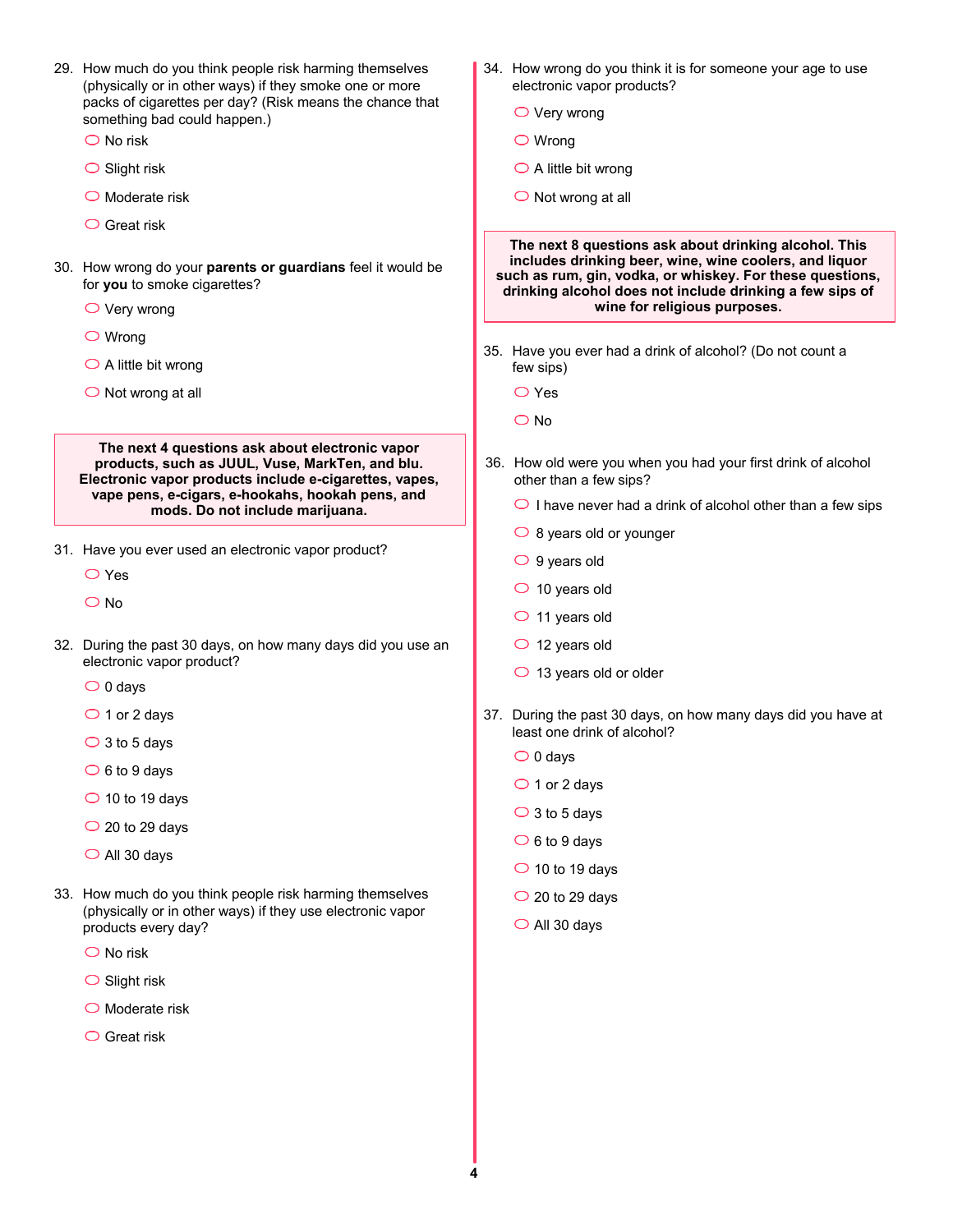|  | 38. Out of every 10 students in your grade at school, how many<br>do you think have drank alcohol in the past 30 days?    | The next 8 questions ask about marijuana use.<br>Marijuana also is called pot, weed, or cannabis. |                                                                      |  |  |  |
|--|---------------------------------------------------------------------------------------------------------------------------|---------------------------------------------------------------------------------------------------|----------------------------------------------------------------------|--|--|--|
|  | $\circ$                                                                                                                   |                                                                                                   |                                                                      |  |  |  |
|  | $\circ$ 1                                                                                                                 |                                                                                                   | 43. Have you ever used marijuana?                                    |  |  |  |
|  | $\bigcirc$ 2                                                                                                              |                                                                                                   | $\bigcirc$ Yes                                                       |  |  |  |
|  | $\bigcirc$ 3                                                                                                              |                                                                                                   | $\bigcirc$ No                                                        |  |  |  |
|  | $\bigcirc$ 4                                                                                                              |                                                                                                   |                                                                      |  |  |  |
|  | $\circ$ 5                                                                                                                 |                                                                                                   | 44. How old were you when you tried marijuana for the first<br>time? |  |  |  |
|  | $\circ$ 6                                                                                                                 |                                                                                                   | $\bigcirc$ I have never tried marijuana                              |  |  |  |
|  | $\circ$ 7                                                                                                                 |                                                                                                   | $\bigcirc$ 8 years old or younger                                    |  |  |  |
|  | $\circ$ 8                                                                                                                 |                                                                                                   | $\bigcirc$ 9 years old                                               |  |  |  |
|  | $\bigcirc$ 9                                                                                                              |                                                                                                   | $\bigcirc$ 10 years old                                              |  |  |  |
|  | $\bigcirc$ 10                                                                                                             |                                                                                                   | $\bigcirc$ 11 years old                                              |  |  |  |
|  | 39. If you wanted to get some beer, wine, or hard liquor, how<br>easy would it be for you to get some?                    |                                                                                                   | $\bigcirc$ 12 years old                                              |  |  |  |
|  |                                                                                                                           |                                                                                                   | $\bigcirc$ 13 years old or older                                     |  |  |  |
|  | $\bigcirc$ Very hard                                                                                                      | 45.                                                                                               | During the past 30 days, how many times did you use                  |  |  |  |
|  | $\bigcirc$ Sort of hard                                                                                                   |                                                                                                   | marijuana?                                                           |  |  |  |
|  | $\circ$ Sort of easy                                                                                                      |                                                                                                   | $\circ$ 0 times                                                      |  |  |  |
|  | $\bigcirc$ Very easy                                                                                                      |                                                                                                   | $\bigcirc$ 1 or 2 times                                              |  |  |  |
|  | 40. How much do you think people risk harming themselves                                                                  |                                                                                                   | $\bigcirc$ 3 to 9 times                                              |  |  |  |
|  | (physically or in other ways), if they have one or two drinks of<br>alcohol nearly every day? (Risk means the chance that |                                                                                                   | $\bigcirc$ 10 to 19 times                                            |  |  |  |
|  | something bad could happen.)                                                                                              |                                                                                                   | $\bigcirc$ 20 to 39 times                                            |  |  |  |
|  | $\bigcirc$ No risk                                                                                                        |                                                                                                   | $\bigcirc$ 40 or more times                                          |  |  |  |
|  | $\circ$ Slight risk                                                                                                       |                                                                                                   | 46. Out of every 10 students in your grade at school, how many       |  |  |  |
|  | $\bigcirc$ Moderate risk                                                                                                  |                                                                                                   | do you think have used marijuana in the past 30 days?                |  |  |  |
|  | $\bigcirc$ Great risk                                                                                                     |                                                                                                   | $\circ$                                                              |  |  |  |
|  | 41. How wrong do you think it is for someone your age to drink                                                            |                                                                                                   | $\bigcirc$ 1                                                         |  |  |  |
|  | alcohol regularly (at least once or twice a month)?                                                                       |                                                                                                   | $\bigcirc$ 2                                                         |  |  |  |
|  | $\bigcirc$ Very wrong                                                                                                     |                                                                                                   | $\bigcirc$ 3                                                         |  |  |  |
|  | $\bigcirc$ Wrong                                                                                                          |                                                                                                   | $\bigcirc$ 4                                                         |  |  |  |
|  | $\bigcirc$ A little bit wrong                                                                                             |                                                                                                   | $\circ$ 5                                                            |  |  |  |
|  | $\bigcirc$ Not wrong at all                                                                                               |                                                                                                   | $\circ$ 6                                                            |  |  |  |
|  | 42. How wrong do your parents or guardians feel it would be                                                               |                                                                                                   | $\bigcirc$ 7                                                         |  |  |  |
|  | for you to drink alcohol regularly (at least once or twice a<br>month)?                                                   |                                                                                                   | $\bigcirc$ 8                                                         |  |  |  |
|  | $\bigcirc$ Very wrong                                                                                                     |                                                                                                   | $\bigcirc$ 9                                                         |  |  |  |
|  | $\bigcirc$ Wrong                                                                                                          |                                                                                                   | $\bigcirc$ 10                                                        |  |  |  |
|  | $\bigcirc$ A little bit wrong                                                                                             |                                                                                                   |                                                                      |  |  |  |
|  | $\bigcirc$ Not wrong at all                                                                                               |                                                                                                   |                                                                      |  |  |  |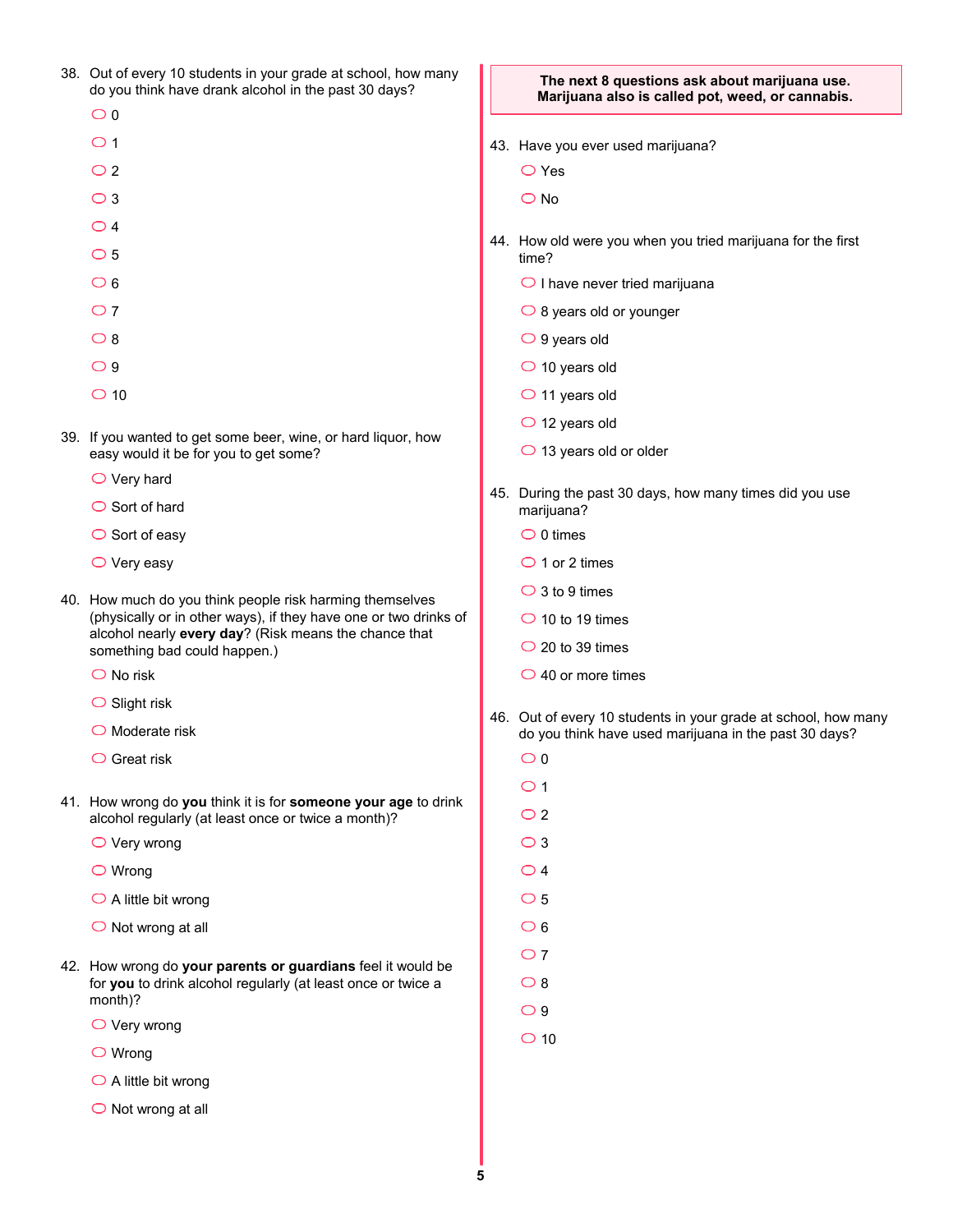|  | 47. If you wanted to get some marijuana, how easy would it be<br>for you to get some?                                                                                                  |                                                                                              | 53. If you wanted to get a drug like cocaine, LSD,<br>amphetamines, or another illegal drug, how easy would it      |  |  |
|--|----------------------------------------------------------------------------------------------------------------------------------------------------------------------------------------|----------------------------------------------------------------------------------------------|---------------------------------------------------------------------------------------------------------------------|--|--|
|  | $\bigcirc$ Very hard                                                                                                                                                                   |                                                                                              | be for you to get some?                                                                                             |  |  |
|  | $\bigcirc$ Sort of hard                                                                                                                                                                |                                                                                              | $\bigcirc$ Very hard                                                                                                |  |  |
|  | $\circ$ Sort of easy                                                                                                                                                                   |                                                                                              | $\bigcirc$ Sort of hard                                                                                             |  |  |
|  | $\bigcirc$ Very easy                                                                                                                                                                   |                                                                                              | $\circ$ Sort of easy                                                                                                |  |  |
|  |                                                                                                                                                                                        |                                                                                              | $\bigcirc$ Very easy                                                                                                |  |  |
|  | 48. How much do you think people risk harming themselves<br>(physically or in other ways) if they use marijuana regularly?<br>(Risk means the chance that something bad could happen.) |                                                                                              | 54. How wrong do you think it is for someone your age to use<br>LSD, cocaine, amphetamines or another illegal drug? |  |  |
|  | $\bigcirc$ No risk                                                                                                                                                                     |                                                                                              | $\bigcirc$ Very wrong                                                                                               |  |  |
|  | $\bigcirc$ Slight risk                                                                                                                                                                 |                                                                                              | $\bigcirc$ Wrong                                                                                                    |  |  |
|  | $\bigcirc$ Moderate risk                                                                                                                                                               |                                                                                              | $\bigcirc$ A little bit wrong                                                                                       |  |  |
|  | $\bigcirc$ Great risk                                                                                                                                                                  |                                                                                              | $\bigcirc$ Not wrong at all                                                                                         |  |  |
|  |                                                                                                                                                                                        |                                                                                              |                                                                                                                     |  |  |
|  | 49. How wrong do you think it is for someone your age to use<br>marijuana?                                                                                                             |                                                                                              | The next 5 questions ask about food you ate or drank                                                                |  |  |
|  | $\bigcirc$ Very wrong                                                                                                                                                                  |                                                                                              | during the past 7 days. Think about all the meals and<br>snacks you had from the time you got up until you went to  |  |  |
|  | $\bigcirc$ Wrong                                                                                                                                                                       |                                                                                              | bed. Be sure to include food you ate at home, at school, at<br>restaurants, or anywhere else.                       |  |  |
|  | $\bigcirc$ A little bit wrong                                                                                                                                                          |                                                                                              |                                                                                                                     |  |  |
|  | $\bigcirc$ Not wrong at all                                                                                                                                                            | 55. During the past 7 days, how many times did you eat fruit?<br>(Do not count fruit juice.) |                                                                                                                     |  |  |
|  | 50. How wrong do your parents or guardians feel it would be<br>for you to use marijuana?                                                                                               |                                                                                              | $\bigcirc$ I did not eat fruit during the past 7 days                                                               |  |  |
|  |                                                                                                                                                                                        | $\bigcirc$ 1 to 3 times during the past 7 days                                               |                                                                                                                     |  |  |
|  | $\bigcirc$ Very wrong                                                                                                                                                                  |                                                                                              | $\bigcirc$ 4 to 6 times during the past 7 days                                                                      |  |  |
|  | $\bigcirc$ Wrong                                                                                                                                                                       |                                                                                              | $\bigcirc$ 1 time per day                                                                                           |  |  |
|  | $\bigcirc$ A little bit wrong                                                                                                                                                          |                                                                                              | $\bigcirc$ 2 times per day                                                                                          |  |  |
|  | $\bigcirc$ Not wrong at all                                                                                                                                                            |                                                                                              | $\bigcirc$ 3 times per day                                                                                          |  |  |
|  |                                                                                                                                                                                        |                                                                                              | $\bigcirc$ 4 or more times per day                                                                                  |  |  |
|  | The next 4 questions ask about other drugs.                                                                                                                                            |                                                                                              | 56. During the past 7 days, how many times did you eat<br>vegetables?                                               |  |  |
|  | 51. Have you ever sniffed glue, breathed the contents of spray<br>cans, or inhaled any paints or sprays to get high?                                                                   |                                                                                              | $\bigcirc$ I did not eat vegetables during the past 7 days                                                          |  |  |
|  | $\bigcirc$ Yes                                                                                                                                                                         |                                                                                              | $\bigcirc$ 1 to 3 times during the past 7 days                                                                      |  |  |
|  | $\bigcirc$ No                                                                                                                                                                          |                                                                                              | $\bigcirc$ 4 to 6 times during the past 7 days                                                                      |  |  |
|  | 52. Have you ever taken prescription pain medicine without a<br>doctor's prescription or differently than how a doctor told                                                            |                                                                                              | $\bigcirc$ 1 time per day                                                                                           |  |  |
|  |                                                                                                                                                                                        |                                                                                              | $\bigcirc$ 2 times per day                                                                                          |  |  |
|  | you to use it?                                                                                                                                                                         |                                                                                              | $\bigcirc$ 3 times per day                                                                                          |  |  |
|  | $\bigcirc$ Yes                                                                                                                                                                         |                                                                                              | $\bigcirc$ 4 or more times per day                                                                                  |  |  |
|  | $\bigcirc$ No                                                                                                                                                                          |                                                                                              |                                                                                                                     |  |  |
|  |                                                                                                                                                                                        |                                                                                              |                                                                                                                     |  |  |
|  |                                                                                                                                                                                        |                                                                                              |                                                                                                                     |  |  |
|  |                                                                                                                                                                                        |                                                                                              |                                                                                                                     |  |  |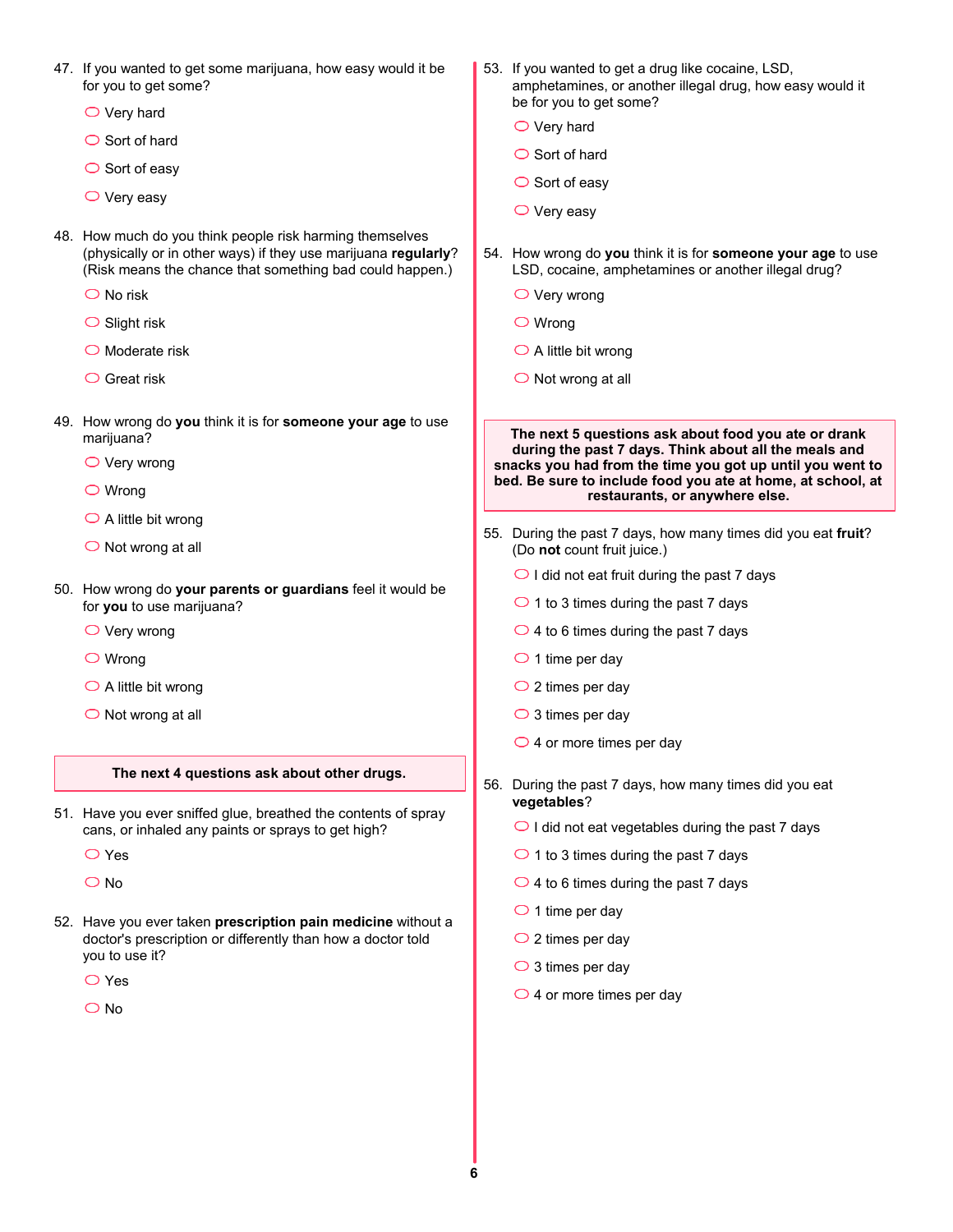- 57. During the past 7 days, how many times did you drink a **can, bottle, or glass of soda or pop**, such as Coke, Pepsi, or Sprite? (Do **not** count diet soda or diet pop.)
	- $\bigcirc$  I did not drink soda or pop during the past 7 days
	- $\bigcirc$  1 to 3 times during the past 7 days
	- $\bigcirc$  4 to 6 times during the past 7 days
	- $\bigcirc$  1 time per day
	- $\bigcirc$  2 times per day
	- $\bigcirc$  3 times per day
	- $\bigcirc$  4 or more times per day
- 58. During the past 7 days, did you drink **a can, bottle, or glass** of any of the following beverages one or more times per day? (Select all that apply.)
	- $\bigcirc$  Sports drink, such as Gatorade or PowerAde (Do not count low-calorie sports drinks such as Propel or G2.)
	- Energy drink, such as Red Bull or Jolt (Do not count diet energy drinks.)
	- $\bigcirc$  Other sugar-sweetened beverage, such as lemonade, sweetened tea or coffee drinks, flavored milk, Snapple, or SunnyDelight
	- O Diet soda or pop, such as Diet Coke, Diet Pepsi, or Sprite Zero
	- $\bigcirc$  Plain water, such as tap, bottled, or unflavored sparkling water
	- $\bigcirc$  Something else
- 59. During the past 7 days, on how many days did you eat **breakfast**?
	- $\bigcirc$  0 days
	- $\bigcirc$  1 day
	- $\bigcirc$  2 days
	- $\bigcirc$  3 days
	- $\bigcirc$  4 days
	- $\circ$  5 days
	- $\bigcirc$  6 days
	- $\bigcirc$  7 days

#### **The next 7 questions ask about physical activity and other health topics.**

- 60. On an average school day, how many hours do you play video or computer games or use a computer for something that is not school work? (Count time spent playing games, watching videos, texting, or using social media on your smartphone, computer, Xbox, PlayStation, iPad, or other tablet.)
	- $\bigcirc$  I do not play video or computer games or use a computer for something that is not school work
	- $\bigcirc$  Less than 1 hour per day
	- $\bigcirc$  1 hour per day
	- $\bigcirc$  2 hours per day
	- $\bigcirc$  3 hours per day
	- $\bigcirc$  4 hours per day
	- $\bigcirc$  5 or more hours per day
- 61. How does using social media make you feel?
	- Usually Better
	- $\bigcirc$  Usually Worse
	- $\bigcirc$  Sometimes better and sometimes worse
	- O Doesn't make me feel any better or worse
	- $\bigcirc$  I don't use social media
- 62. During the past 7 days, on how many days were you physically active for a total of **at least 60 minutes per day**? (Add up all the time you spent in any kind of physical activity that increased your heart rate and made you breathe hard some of the time.)
	- $\bigcirc$  0 days
	- $\bigcirc$  1 day
	- $\bigcirc$  2 days
	- $\bigcirc$  3 days
	- $\bigcirc$  4 days
	- $\circ$  5 days
	- $\circ$  6 days
	- $\bigcirc$  7 days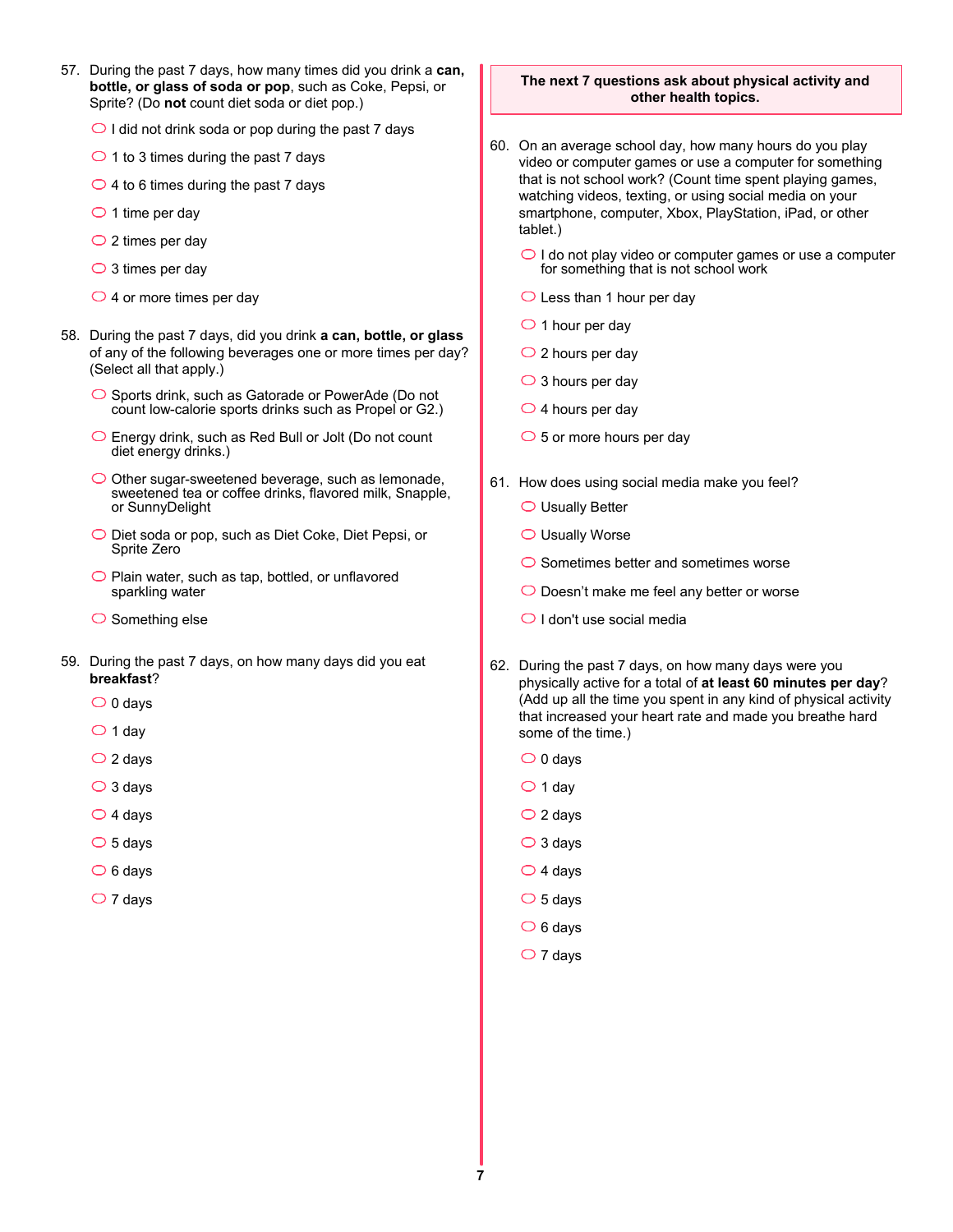- 63. In an average week when you are in school, on how many days do you go to physical education (PE) classes?
	- $\bigcirc$  0 days
	- $\bigcirc$  1 day
	- $\bigcirc$  2 days
	- $\bigcirc$  3 days
	- $\bigcirc$  4 days
	- $\circ$  5 days
- 64. During the past 12 months, on how many sports teams did you play? (Count any teams run by your school or community groups.)
	- $\bigcirc$  0 teams
	- $\bigcirc$  1 team
	- $\bigcirc$  2 teams
	- $\bigcirc$  3 or more teams
- 65. Has a doctor or nurse ever told you that you have asthma?
	- Yes
	- O No
	- $\bigcirc$  Not sure
- 66. During the past 30 days, where did you usually sleep? (Select all that apply.)
	- $\bigcirc$  In my parent's or guardian's home
	- $\bigcirc$  In the home of a friend, family member, or other person because I had to leave my home or my parent or guardian cannot afford housing
	- $\bigcirc$  In a shelter or emergency housing
	- $\bigcirc$  In a motel or hotel
	- $\bigcirc$  In a car, park, campground, or other public place
	- $\bigcirc$  I do not have a usual place to sleep
	- $\bigcirc$  Somewhere else

### **The next 4 questions ask about school.**

- 67. During the past 12 months, how would you describe your grades in school?
	- $\bigcirc$  Mostly A's
	- $\bigcirc$  Mostly B's
	- $\bigcirc$  Mostly C's
	- ◯ Mostly D's
	- $\bigcirc$  Mostly F's
	- $\bigcirc$  None of these grades
	- $\bigcirc$  Not sure
- 68. Are your school grades better than the grades of most students in your class?
	- $\bigcirc$  Definitely not
	- $\bigcirc$  Not often
	- $\bigcirc$  Usually
	- $\bigcirc$  Definitely
- 69. Do you participate in any extracurricular activities at school such as sports, band, drama, clubs, or student government?
	- $\bigcirc$  Yes
	- $\overline{\bigcirc}$  No
- 70. How important do you think it is for you to finish high school?
	- $\bigcirc$  Very important
	- $\bigcirc$  Important
	- $\bigcirc$  Not very important
	- $\bigcirc$  Not at all important

If you have been given an extra sheet of questions, please continue with those questions here. Otherwise, this is the end of the survey. Thank you for your time.

de fgh

|                                                 |      | <b>Responses</b> |   |   |   |   |   |   |  |
|-------------------------------------------------|------|------------------|---|---|---|---|---|---|--|
|                                                 |      | a                | b | C | d | e | f | Į |  |
|                                                 | 201. |                  |   |   |   |   |   | C |  |
|                                                 | 202. |                  |   |   |   |   |   | C |  |
|                                                 | 203. |                  |   |   |   |   |   | C |  |
| <b>Extra Questions</b><br><b>Start with 201</b> | 204. |                  |   |   |   |   |   | C |  |
|                                                 | 205. |                  |   |   |   |   |   | C |  |
|                                                 | 206. |                  |   |   |   |   |   | C |  |
|                                                 | 207. |                  |   |   |   |   |   | C |  |
|                                                 | 208. |                  |   |   |   |   |   | C |  |
|                                                 | 209. |                  |   |   |   |   |   | C |  |
|                                                 | 210. |                  |   |   |   |   |   | C |  |
|                                                 | 211. |                  |   |   |   |   |   | Ć |  |
|                                                 | 212. | ۰.               |   |   |   |   |   | Ć |  |
|                                                 | 213. |                  |   |   |   |   |   | Ć |  |
|                                                 | 214. |                  |   |   |   |   |   | C |  |
|                                                 | 215. |                  |   |   |   |   |   | C |  |
|                                                 |      |                  |   |   |   |   |   |   |  |